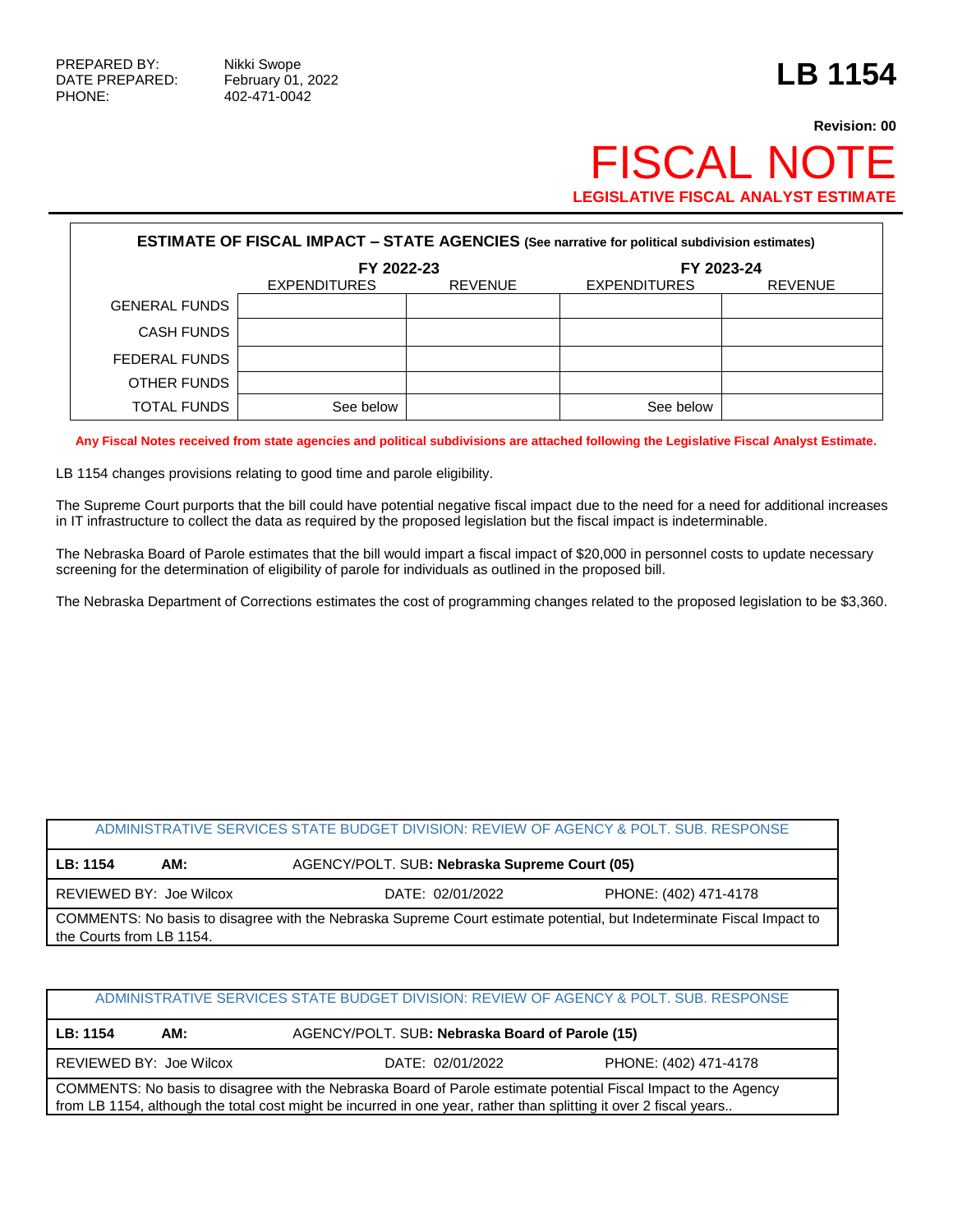**Please complete ALL (5) blanks in the first three lines. 2022**

| LB <sup>(1)</sup><br>1154 |                                                 |                                                                   |                     |              | <b>FISCAL NOTE</b> |
|---------------------------|-------------------------------------------------|-------------------------------------------------------------------|---------------------|--------------|--------------------|
|                           | State Agency OR Political Subdivision Name: (2) | 05 Supreme Court                                                  |                     |              |                    |
| Prepared by: (3)          | Eric Asboe                                      | Date Prepared: (4) 1/29/2022                                      |                     | Phone: $(5)$ | 402-326-9215       |
|                           |                                                 | <b>ESTIMATE PROVIDED BY STATE AGENCY OR POLITICAL SUBDIVISION</b> |                     |              |                    |
|                           |                                                 | FY 2022-23                                                        |                     | FY 2023-24   |                    |
|                           | <b>EXPENDITURES</b>                             | <b>REVENUE</b>                                                    | <b>EXPENDITURES</b> |              | <b>REVENUE</b>     |
| <b>GENERAL FUNDS</b>      |                                                 |                                                                   |                     |              |                    |
| <b>CASH FUNDS</b>         |                                                 |                                                                   |                     |              |                    |
| <b>FEDERAL FUNDS</b>      |                                                 |                                                                   |                     |              |                    |
| <b>OTHER FUNDS</b>        |                                                 |                                                                   |                     |              |                    |
| <b>TOTAL FUNDS</b>        |                                                 |                                                                   |                     |              |                    |

**Explanation of Estimate:**

Section 8 of LB1154 could have an impact on the Judicial Branch dependent on the information required. Reports could be submitted based on current technology and data collected with no additional resources needed.

However if the intent is that the Judicial Branch provide detailed demographic and sentencing data and analysis, a significant increase in IT and other resources would be required. Further clarification of intent would be necessary before an estimate of the impact could be determined.

The court system currently receives some demographic data, however, some of the information comes from sources outside the judicial system, such as law enforcement citations. Therefore, there are many potential issues with data collection and quality that would require resources to resolve.

|                           |       |                            | <b>BREAKDOWN BY MAJOR OBJECTS OF EXPENDITURE</b> |                     |
|---------------------------|-------|----------------------------|--------------------------------------------------|---------------------|
| <b>Personal Services:</b> |       |                            |                                                  |                     |
|                           |       | <b>NUMBER OF POSITIONS</b> | 2022-23                                          | 2023-24             |
| <b>POSITION TITLE</b>     | 22-23 | 23-24                      | <b>EXPENDITURES</b>                              | <b>EXPENDITURES</b> |
|                           |       |                            |                                                  |                     |
|                           |       |                            |                                                  |                     |
|                           |       |                            |                                                  |                     |
|                           |       |                            |                                                  |                     |
|                           |       |                            |                                                  |                     |
|                           |       |                            |                                                  |                     |
|                           |       |                            |                                                  |                     |
|                           |       |                            |                                                  |                     |
|                           |       |                            |                                                  |                     |
|                           |       |                            |                                                  |                     |

 $\mathcal{L}_\mathcal{L} = \{ \mathcal{L}_\mathcal{L} = \{ \mathcal{L}_\mathcal{L} = \{ \mathcal{L}_\mathcal{L} = \{ \mathcal{L}_\mathcal{L} = \{ \mathcal{L}_\mathcal{L} = \{ \mathcal{L}_\mathcal{L} = \{ \mathcal{L}_\mathcal{L} = \{ \mathcal{L}_\mathcal{L} = \{ \mathcal{L}_\mathcal{L} = \{ \mathcal{L}_\mathcal{L} = \{ \mathcal{L}_\mathcal{L} = \{ \mathcal{L}_\mathcal{L} = \{ \mathcal{L}_\mathcal{L} = \{ \mathcal{L}_\mathcal{$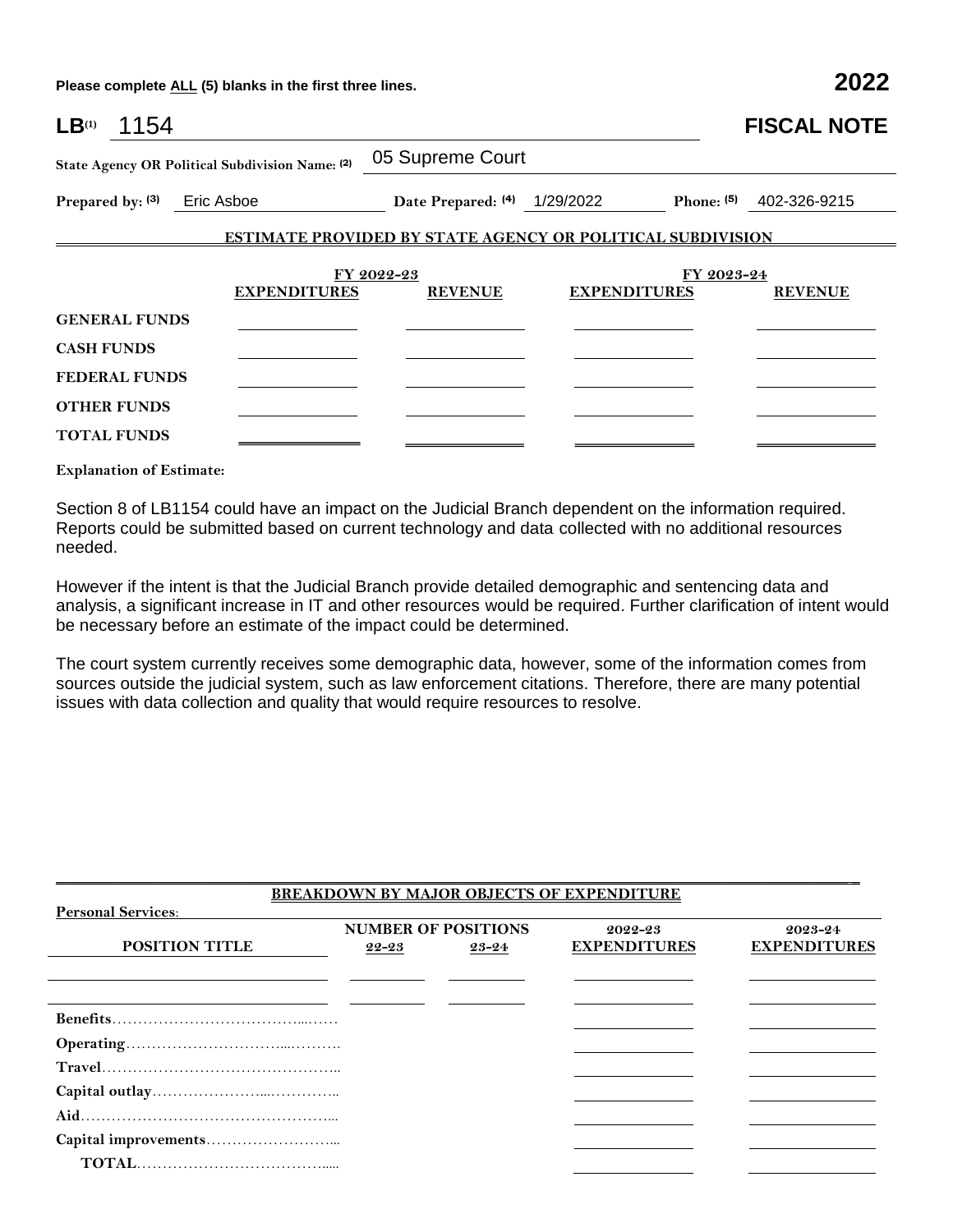**Please complete ALL (5) blanks in the first three lines. 2022**

| 1154<br>LB(1)                                   |                     |                                                                   |                          | <b>FISCAL NOTE</b>         |  |  |  |
|-------------------------------------------------|---------------------|-------------------------------------------------------------------|--------------------------|----------------------------|--|--|--|
| State Agency OR Political Subdivision Name: (2) |                     |                                                                   | Nebraska Board of Parole |                            |  |  |  |
| Prepared by: (3)                                | Rosalyn Cotton      | Date Prepared: (4) 1/31/2022                                      |                          | 402 479-5731<br>Phone: (5) |  |  |  |
|                                                 |                     | <b>ESTIMATE PROVIDED BY STATE AGENCY OR POLITICAL SUBDIVISION</b> |                          |                            |  |  |  |
|                                                 |                     | FY 2022-23                                                        |                          | FY 2023-24                 |  |  |  |
|                                                 | <b>EXPENDITURES</b> | <b>REVENUE</b>                                                    | <b>EXPENDITURES</b>      | <b>REVENUE</b>             |  |  |  |
| <b>GENERAL FUNDS</b>                            | 20,000              |                                                                   | 20,000                   |                            |  |  |  |
| <b>CASH FUNDS</b>                               |                     |                                                                   |                          |                            |  |  |  |
| <b>FEDERAL FUNDS</b>                            |                     |                                                                   |                          |                            |  |  |  |
| <b>OTHER FUNDS</b>                              |                     |                                                                   |                          |                            |  |  |  |
| <b>TOTAL FUNDS</b>                              | 20,000              |                                                                   | 20,000                   |                            |  |  |  |

**Explanation of Estimate:**

This estimate will update all screens and conduct all testing necessary to make all changes to the reasons related to release on parole. This will include billing, time needed for developers, business analysts, and programmers to write code, test the code, and deploy the code in production.

| <b>POSITION TITLE</b> | 22-23 | 23-24 | <b>EXPENDITURES</b> | <b>EXPENDITURES</b> |
|-----------------------|-------|-------|---------------------|---------------------|
|                       |       |       |                     |                     |
|                       |       |       |                     |                     |
|                       |       |       |                     |                     |
|                       |       |       |                     |                     |
|                       |       |       |                     |                     |
|                       |       |       |                     |                     |
|                       |       |       |                     |                     |
|                       |       |       |                     |                     |
|                       |       |       |                     |                     |

 $\mathcal{L}_\mathcal{L} = \{ \mathcal{L}_\mathcal{L} = \{ \mathcal{L}_\mathcal{L} = \{ \mathcal{L}_\mathcal{L} = \{ \mathcal{L}_\mathcal{L} = \{ \mathcal{L}_\mathcal{L} = \{ \mathcal{L}_\mathcal{L} = \{ \mathcal{L}_\mathcal{L} = \{ \mathcal{L}_\mathcal{L} = \{ \mathcal{L}_\mathcal{L} = \{ \mathcal{L}_\mathcal{L} = \{ \mathcal{L}_\mathcal{L} = \{ \mathcal{L}_\mathcal{L} = \{ \mathcal{L}_\mathcal{L} = \{ \mathcal{L}_\mathcal{$